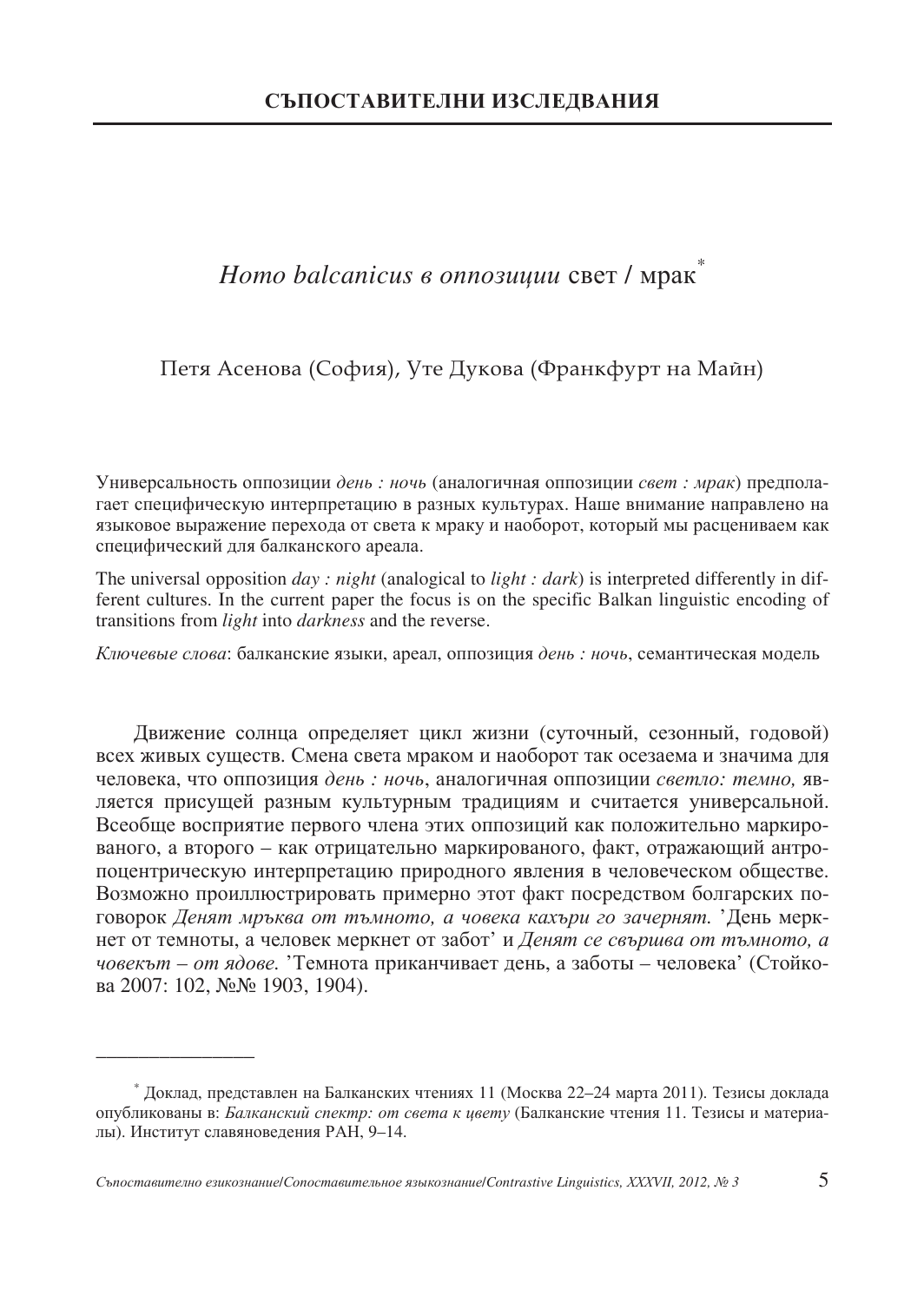Универсальность не только не исключает, а даже наоборот, предполагает специфическую интерпретацию в разных культурах. Наше внимание здесь направленно на один небольшой фрагмент - языковое выражение перехода со света к мраку и наоборот, который мы расцениваем как специфический для балканнского ареала.

# 1. Выражение физического или душевного состояния человека посредством метафоризации мрака: 'мрачный, угрюмый; грустный, сердитый'

В примитивных представлениях мрак (часть суток между закатом и наступающим рассветом) является деструктивным периодом перехода населённым угрозяющими человеку мифологическими существами. В балканских поверьях он связан с запретами, нарушение которых ведет к неблагоприятным для человека последствиям.

Срв. напр. болг. мрак 'болезнь грудного младенца, пеленки которого остались вне дома после заката солнца или выставляются на лунном свете', с параллелью в словенском Mrak 'существо, которое нощью вредит маленьким детям' *Somrak* 'тоже' (Дукова 1984: 29; БЕР 4: 279). В суевериях греков тоже существует верование, согласно которому пеленки грудного младенца не оставляются ночью на дворе, чтобы ребенок не получил прыща (Бутурас 1931: 44), Оно же знакомо и в Юго-Восточной Албании (Бело, Бело, Кърпачев 2003: 108-109).

Кроме того, описанный выше запрет в болгарском находит и языковое выражение: болг. гл. мрачасвам 'говорят о маленьком ребенке которого выносили вечером во двор и он заболел' (Геров 1978, 3: 85) = помрача се: да са не помрачи д'атту (Караагач, Гюмюрджинско; см. Вакарелски, Кодов, Младенов 1935:  $302$ ).

Вне балканского ареала этот запрет существует в южной части немецкой языковой территории – Алгой (Allgäu) и Тирол (HdA, Bd. 1: 31; Bd. 6: 787).

В балканских языках выражение физического или душевного состояния человека посредством метафоризации мрака проявляется в двух семантических моделях:

#### 1.1. 'лишенный света, темный или покрытый / спрятанный / окутанный'

болг. мрачен, стб. мрачьиз (Супр., Евх., Псалт.), занято в русском мрачный, производное от слова мрак, стб. мракъ, прасл. \*markъ, сродно с литовским mérkti 'мигать, маргать, жмуриться';

рум. întunecat (прич.), întunecos (прил.) < lat. in + tunicare 'vêtir d'une tunique – одеваюсь, покрываюсь туникой', лат. tunica 'enveloppe de toute espèce - покрывало, одеяло разного рода' (Папахаджи 1974: 911);

алб. (*i, e)* ngrysët, (*i, e)* ngrysur (прич.), nrysalaq, произв. от ngrys 'terminer ses jours – умирать; хмуриться'

[срв. об этимологии ngrys, aor. ngrysa 'to darken' < PAlb \*eb-krūtia further connected with Slav. \*kryti 'to cover', Lith. kráujti, kráuti 'to pile', to IE \*kers- 'black' (Open 1998: 296)].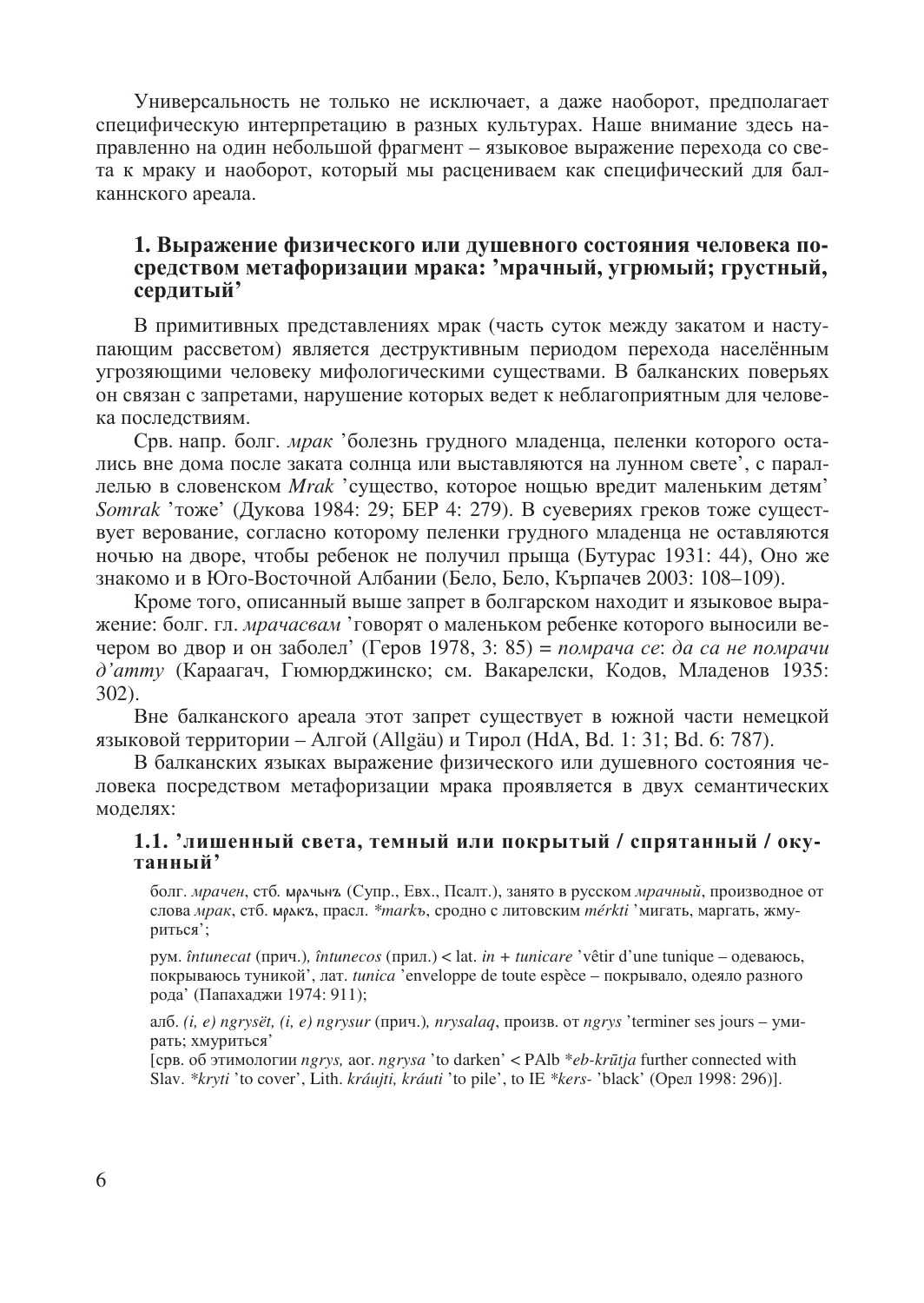# 1.2. покрытый облаками, облачный'

[Папахаджи 1908: n. 52, S. 123 "Bewölken, sich: Ein finsteres Gesicht machen – Ar. niuredu, Alb. vrchem"

гр. συννεφιασμένος, причастие от глагола συννεφιάζω 'покрываться, заволакиваться облаками', производное от существительного *σύννεφο* 'облак' < *σύν-νεφος*, дргр.  $v\epsilon\varphi$ ос, напр.: То πρόσωπό του ήτανε πάντα συννιαφισμένο (ΛΚΝΕ) ΈΓο лицо было всегда мрачным';

алб. (*i, e)* vrenjtur, прич. глагола vrenjt 'mbulon a vesh qiellin me re – 'покрывать или одевать облаками, завалакиваться облаками' (Fjalor 1980: 2184)

[срв. об этимологии vrërët – vrënët, adj. 'cloudy'. "Together with vrër-vran 'to become cloudy', based on \* vrër- vran 'cloudy', a prefixal derivative of re 'cloud'" (no Jokl); Надо иметь в виду оспоримость этой этимологии, срв. напр. "borrowed from a South Slavic \*vornъ 'black', from IE \*urano- related to Slav \*vorna 'crow' (по Меуег, Seliščev, Barić)" (срв. Орел 1998: 516)];

 $(i, e)$  errët =  $(i, e)$  vrenjtur,  $(i, e)$  ngrysur 'мрачный': fytyra e errët 'мрачное лицо' < errem 'vrenjtem në fytyrë' 'мое лицо помрачнело' (Fjalor 1980: 434)

[срв. об этимологии err 'to keep smb. till late in the night', по Cabej , as consisting of the prefix e- and the root identical with re  $\text{C}$ cloud' (Open 1998: 89–90)]

арум. *niurat* (прич.) = рум. *înnorat* 'être couvert de nuages – быть покрытым облаками', гл. *niuread* $z\check{a}$  = рум. *înnora* 'se couvrir de nuages – покрываться облаками' < lat. \**nibulare* < nubilare 'se couvrir de nuages – покрываться облаками' (Папахаджи 1974: 900).

В формальном отношении эти две семантические модели являются девербативами (обычно причастиями) глаголов, выражающих атмосферные явления.

Те же самые глаголы в метафорическом употреблении "хмуриться, печалиться; терять силы, чувствовать слабость" появляются в следующих аспектах:

- в гр. συννεφιάζω остается без формального изменения по сравнению с основным значением – природный феномен 'завалакиваться облаками' и состояние человека 'помрачить $cs'$ : Μόλις άκουσε τα νέα, συννέφιασε η όψη του (ΛΚΝΕ) 'Услышав новости, его вид помрачнел':

– в алб. ngrys (актив), ngrysem (не-актив) = e kaloj një ditë, kalon një ditë – провожу один день; проходит один день, но в метафорическом значении 'померкнуть, печалиться' употребляется неактивная форма: U ngrys menjëherë 'Помрачнел сразу'; U ngrys në fytyrë kur e ра 'Лицо у него помрачнело, когда увидел ero/ee'; *U err në fytyrë*. 'Лицо у него помрачнело'.

[У глагола vrenjt, однако, активная и неактивная формы употребляются параллельно в прямом и в переносном значении: Vrenjti fytyrën = U vrenjt në fytyrë, букв. перевод 'Он помрачил свое лицо' = 'Он померк в лице'; *U vrenjt kur е ра* 'Он помрачнел, когда увидел его/ее' (Fjalor 1980: 1254, 1284)];

- арум. - niureadză; niureadză '(se) couvrir de nuages; se rembrunir, se renfronger - покрываться облаками, темнеть, хмуриться' (Папахаджи 1974: 900) - как в греческом без изменения.;

- в рум. прямое и метафорическое значение проявляется в неактивной форме: а se întuneca  $=$  *a se întrista* 'завалакиваться облаками' = 'помрачнеть, печалиться' (DLRM 1958: 429);

- в болг. метафорическое значение выражается посредством префиксации, образуя при этом новую лексикальную единицу: мръква (се)⇒ помръквам.

Албанский, которому присущи обе семантические модели, выполняет роль связывающего звена между болгарским и румынским, с одной стороны, (где представлена только первая модель - "покрытый"), а с другой - греческим и арумынским (где представлена только вторая модель – "облачный"). Можно допустить, что модель "облачная" (греческий, албанский, румынский) показывает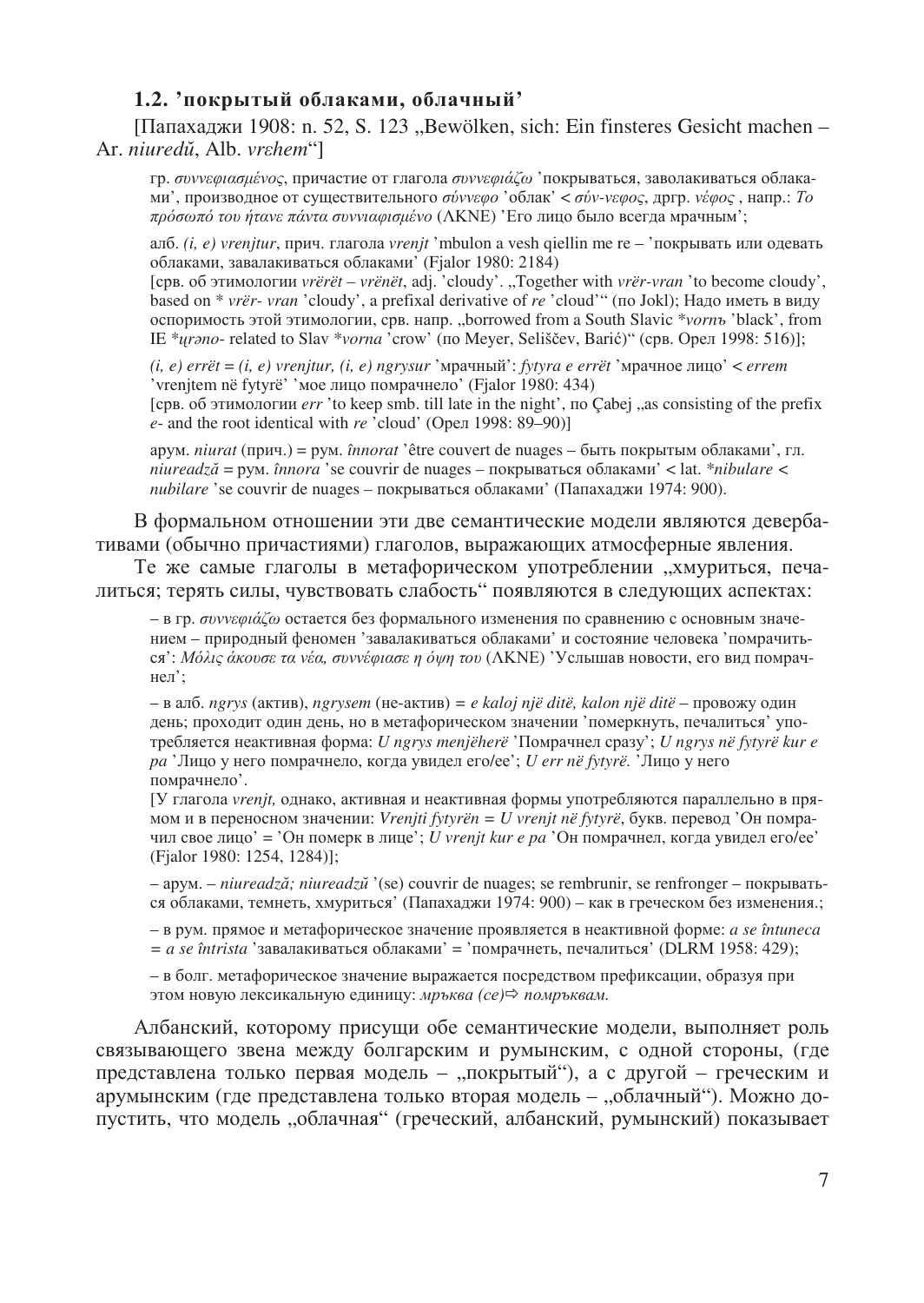ареальный континуум, доминированный греческим языком, особенно если принять во внимание и другие проявления греческого влияния на албанский и на арумынский (напр. формы сослагательного наклонения типа volo part + Vimpf, болг. ше пишех; volo-будущее время, болг. ше пиша; формы плусквамперфекта в арумынском, в отличии от румынского и др.).

# 2. Человек как объект чередования день /ночь: "проводить ночь /быть застигнутым рассветом"  $\neq$  "проводить день / быть застигнутым темнотой"

[Папахаджи 1908: n. 69, S. 125 "Dunkel werden oder Abend w. Bedeutung: Von der Dunkelheit (oder vom Abend) überrascht werden. Beispiel: ich bin von der Dunkelheit überrascht worden. Dr.-., Ar. *Ntunicaĭ*, Alb. *U err* (zu err), Ngr. βραδυάστηκα (zu βραδυάζω)"]

Несмотря на негативные коннотации, связанные с ночью, мифологическое сознание вкладывает в неё рождение дня и ожидание (хорошей) переменой: напр. болгарские поговорки *Ношта е непразна* 'Ночь всегда чем-то беременна'; Нощта е квачка, все ще измъти нещо Ночь наседка, всегда выведет что-нибудь' (Стойкова 2007: 92, №№ 1666, 1667); срв. тоже в личном творчестве Ношта ражда из мъртва утроба / вековната злоба на роба, /своя пурпурен гняв - / величав (Гео Милев) 'Ночь рождает из мертвой утробы / раба вековечную злобу: / свой пурпурный гнев - / величавый' (перевод Г. Фальковича). Во многих космогониях началом творения мира считается порождение света из первоначальной тьмы.

В своем природном чередовании день и ночь уровновешываются и противопоставление между ними как бы нейтрализуется.

В балканских языках состояния субъекта, параллельные природным явлениям появление / исчезновение света, выражаются производными глаголами от глаголов, обозначающих соответствующие природные явления. В качестве антонимической пары эти глаголы находятся в ассоциативной связи между собою и в разных (устойчивых) выражениях часто появляются параллельно. В семантическом отношении позитивные и негативный коннотации, основанные на оппозиции темно / светло не проявляются, они нейтрализованы. Общее основание нейтрализации - это переход, который, в любом направлении осуществляется, является критическим состоянием.

Мы проанализируем следующие оппозиции:

болг. осъмвам: замръквам гр. ζημερώνω / ζημερώνομαι: βραδιάζομαι алб. gdhij / gdhihem: ngrys / ngrysem (err / errem) apym. apir: ntúnic рум. a rămîne pînă în zori 'букв. остаться до рассвета': însera, înnopta, întuneca

Во всех балканских языках глаголы, указывающие на состояния человека, употребляются в зависимости от контекста с двумя семантическими оттенками:

(1) "проводить ночь (обычно без сна)" и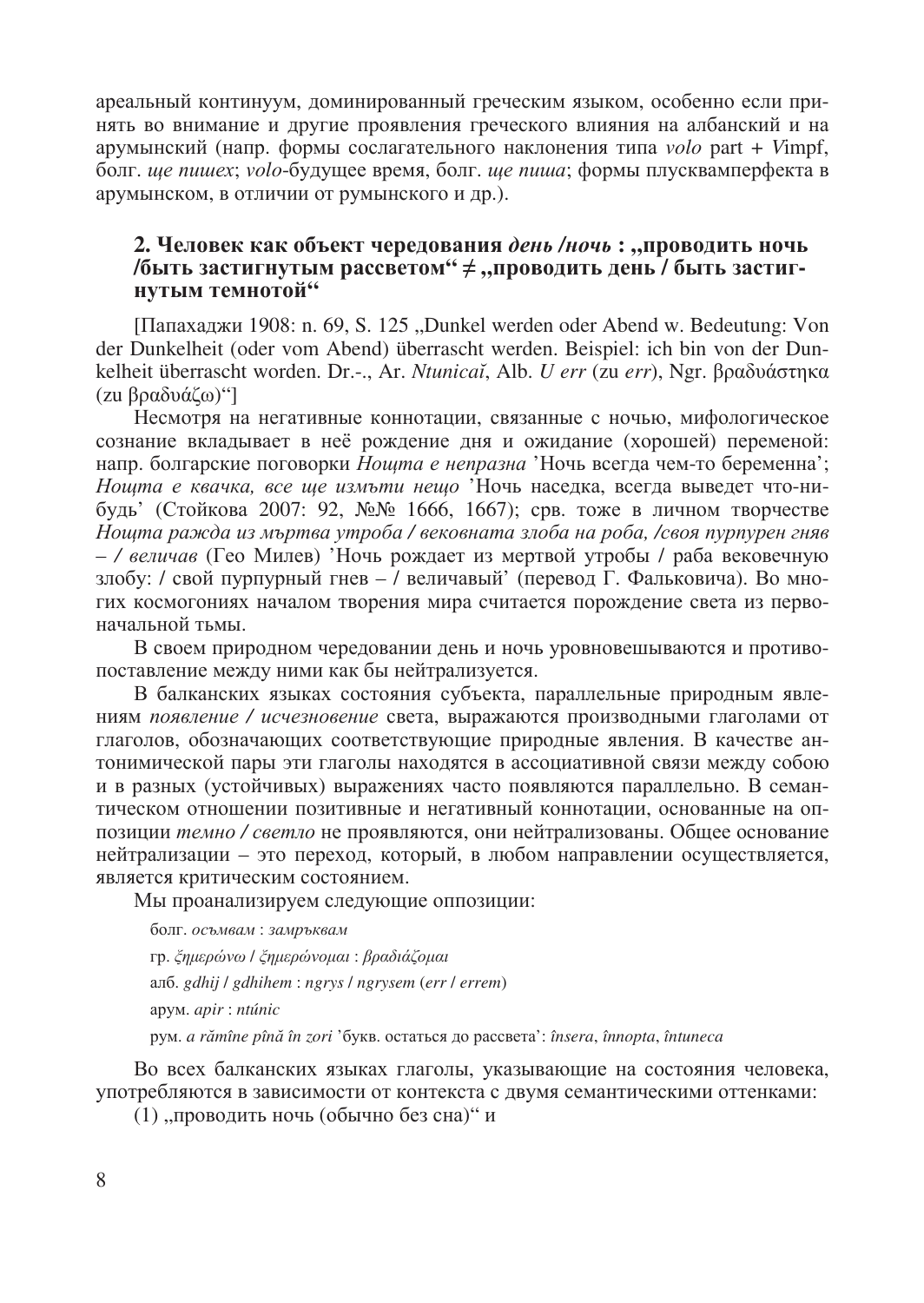(2) "быть застигнутым рассветом (в новом месте / новым событием)" $\neq$ 

(1) "проводить день" и

(2) "темнота / ночь меня застигла"

2.1. Первый оттенок "проводить день / ночь" представляет действие как про-TIecc.

В болгарском *о-съмвам*, произв. от съмва (се), срв. и первичную форму осъвнувам 'быть застигнутым рассветом' (Геров 1978, 3: 393), этимологически связанно с глаголом *светя* (см. БЕР 6: 544–545) и за-мръквам, произв. от *мръква (се)*, являются префиксальными образованиями:

Замръкнал та не осъмнал; Който замръква на хана, осъмва на пътя (Геров 1978, 3: 393).

В греческом кроме активной формы *ξημερώνει*, произв. от (η)μέρα 'день' (срв. словообразовательную параллель в болг. поетическое раз-ден-ва се):  $\zeta$ ημερώνω 'μένω άγρυπνος όλη τη νύγτα ως τα ξημερώματα (ΛΚΝΕ) – ος τατικα без сна всью ночь до рассвета', в переносном значении употребляется и неактивная  $\phi$ орма  $\zeta \eta \mu \varepsilon \rho \omega \nu \omega$ иг:

 $\zeta$ пи $\zeta$ рога не артес ти окемец $\zeta$ 'я был застигнут рассветом этими думами' (актив)

 $\zeta$ пиєрωθήκαμε κουβεντιάζοντας 'мы провели ночь разговаривая' (не-актив)

B албанском, как и в греческом, нарялу с активной формой *edhii* 'kaloj natën pa gjumë derisa zbardh dritë – букв. 'проводить ночь без сна до рассвета', употребляется и неактивная *gdhihem* (Fialor 1980: 542): *gdhihet mbi punë* 'проводить ночь нал лелами'

[срв. об этимологии *gdhij ~ gdhîj*, aor. *gdhiva ~ gdhina* 'to stay awake at night'. Also used impersonally as *u gdhij* 'the day began'. Goes back to a prefixal *\*ga-deinja* related to *din* from *\*ditnia* (Орел 1998: 112)]

ngrys 'kaloj një ditë deri në mbrëmje – букв. проводить день до вечера'

**2.2.** Второй семантический оттенок "быть застигнутым днем / ночью" подчёркивает мгновение, которое заканчивает процесс. Этот оттенок встречается главным образом тогда, когда выражается переход от темноты к свету.

болг. *осъмнахме с ново правителство; осъмнахме в Стара Загора* 

Да даде Господ да не осъмне (проклятие) (Геров 1978, 3: 393) 'Дай Бог, чтоб он не дожил до утра'.

Замръкнахме на път. Замръкна в гората (Геров 1978, 3: 393).

гр. ζημερώθηκαν στην κορυφή (ΛΚΝΕ) 'они встретили день на вершине' (не-актив)

 $N\alpha$  μην ζημερωθώ (не-актив), αν σου λέω ψέματα 'Чтоб не дожить мне до рассвета, если я вру' (Хориков, Малеев 1980).

Наступление мрака в природе выражается посредством активной формы βραδιάζει, произв. от βράδυ 'вечер' (срв. болг. *с-вечер-ява се*), в то время как неактивная  $\beta \rho a \delta t \dot{\alpha} \zeta \rho \mu a t$  обыть застигнутым темнотой' употребляется в переносном значении:

Bράδιασε και άναψαν τα φώτα. 'Потемнело и включили свет' (актив), но *Еίχαμε* πολές δουλιές και βραδιαστήκαμε. 'У нас было много дел, так что задержались до вечера'; Вραδιάστηκα στο δρόμο 'Вечер застиг меня в пути' (не-актив) (ΛΚΝΕ).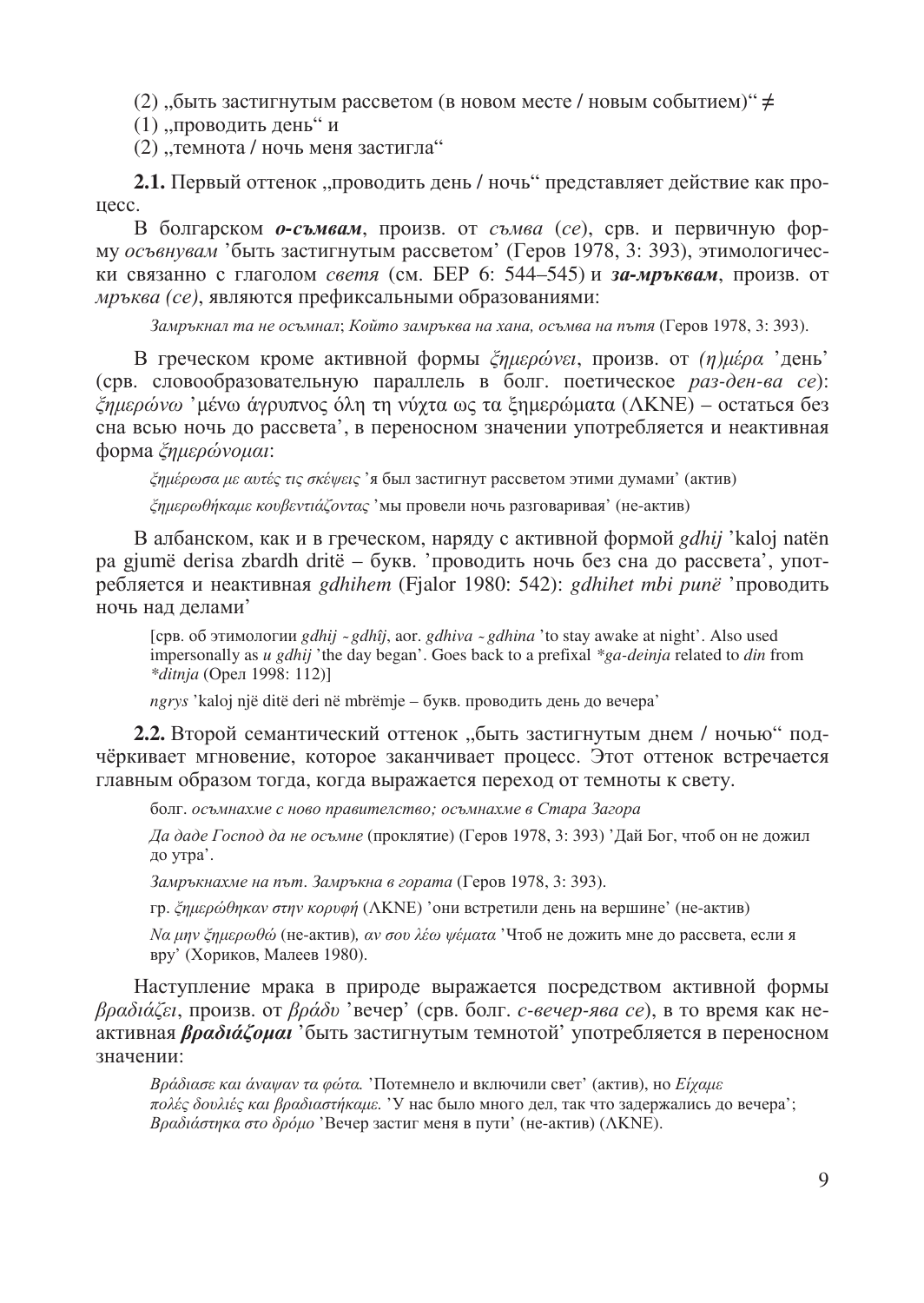$\nu \nu \gamma \tau \omega \nu \epsilon$ ' смеркается', произв. от  $\nu \nu \gamma \tau \alpha$ 'ночь' >  $\nu \nu \gamma \tau \omega \sigma \alpha$ ' меня застиг вечер' (актив).

В албанском, как и в греческом, формальные противопоставления между активными и неактивными глагольными формами отличают основное значение от переносного:

 $si$  *u gdhive*? (не-актив) (утренее приветствие) = 'как ты спал, хорошо ли спал, букв. как застигло тебя утро'; *Mos u gdhifsh* (не-актив) nesër! (Fjalor 1980) (проклятие) 'Чтоб ты не встретил утро!', срв. выше болг. Да даде Господ да не осъмне и гр. *Na µnv ζημερωθώ*.;

*ngrysem* 'être surpris par la nuit – застигла меня ночь': *si u ngryse*? 'avez-vous passé une bonne journée – хорошо ли провел ты день, букв. как тебя застиг вечер?' (Кокона 1977);

*Si u ngrys i sëmuri?* 'comment le malade se sent-il се soir? (Кокона 1977) – как себя чувствует больной сегодня вечером, букв. как больной был застигнут вечером?' (не-актив);

ku ngryset s'gdhihet 'ndërron banesë a vend vazhdimisht – все время меняет жилье или место' (Fjalor 1980), букв. там, где его застал вечер, там не застал его рассвет';

*të ngrys e s'të gdhin* (Mustaka: село Malavec – Korсё) 'лжец, обманщик, букв. быть застигнут вечером, да не застигнут рассветом';

*err* ( $\alpha$ <sub>134</sub>) / *errem* ( $\alpha$ <sub>144</sub>) = *ngrysem*: *Errem jashtë. Si u errët*? (Fjalor 1980: 434) '*remheer*, смеркается; быть застигнут вечером';

В румынском можно сослаться только на глаголы, выражающие встречу с мраком, но о встрече утра употребляются описательные выражения:

pym. *însera*, *npousb. or seară*, Beyep' 'a-l apuca pe cineva seara undeva, a sta undeva pînă seara – быть застигнут где-то вечером, остаться где-то до вечера' (Бребан 1987: 530) = гр.  $\beta \rho \alpha \delta t \alpha \zeta \epsilon t$ ;

рум. **înnopta**, произв. от *noapte* 'ночь' (словообразовательная параллель в гр. *νυγτώνει*, произв. от  $v\acute{\nu}\gamma\tau\alpha$  'ночь')

рум.  $\hat{\boldsymbol{n}}$ tuneca < лат. tunica (срв. выше 1.1.).

В арумынском однако, положение является аналогичным этим в остнальных балканских языках:

apym. *ntúnic* (*ntunicáĭ*) = pym. *înnopta, întuneca* 'être surpris par l'obscurité de la nuit – быть застигнутым мраком ночи'

арум. *ápir* 'рассветает; быть застигнутым рассветом' < лат. *aperire* 'открывать'

В следующих примерах автор цитированных словарей Т. Папахаджи указывает на разницу между арумынским и дакорумынским:

%. *ún*I *sear*I *ntunicar*I *trî*]*i tu mesea di p*I*dúre* =

рум. *într-o seară au înnoptat tocmai în mijlocul pădurii* 'как-то вечерний мрак застал его в темном лесу'

apym. Avroon ... apiri să nu ntunică =

рум. *Avroon ... a fost în zori de zi și nu a înnoptat, nu l-apucat noaptea. 'А. дождался рассвета,* да не дождался захода солнца'

%. *s'ápiri tu un* ^*ireáp arsu* 

рум. *să te apuce zorii zilii acolo* 'дождаться рассвета там' (Папахаджи 1974: 173–174, 911; Папахаджи 1995)

В греческом глагол *окотений си* темнеет, наступает вечер', произв. от *око*- $\tau \dot{\alpha} \delta i$  'темнота, мрак' употребляется единственно для обозначения природного явпения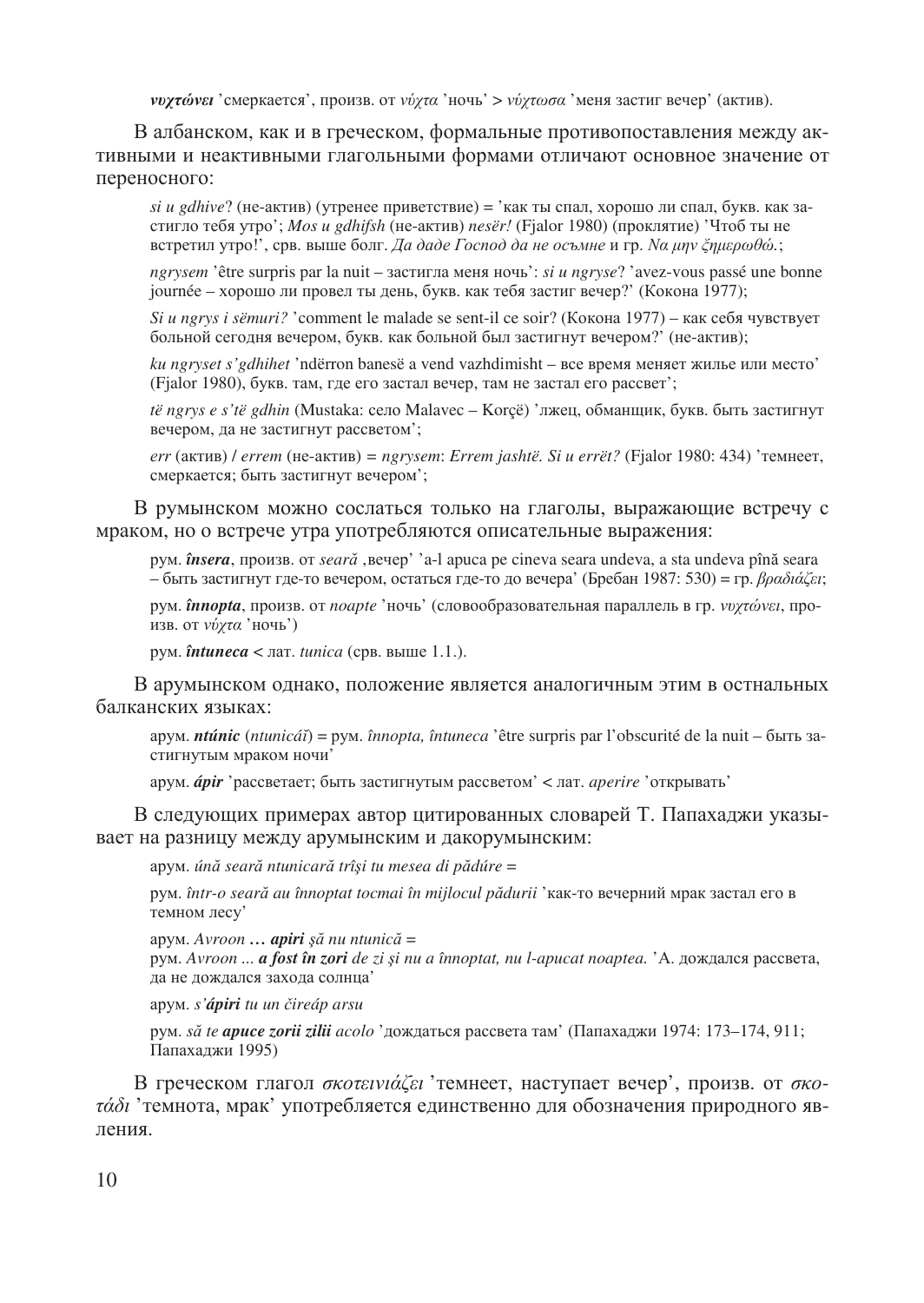2.3. В албанском и в греческом встреча с мраком или с рассветом ассоциируется с опозданием, причем "опаздывающий субъект" интерпретируется как объект внешнего воздействия и выражается посредством аккузативного личного местоимения:

алб. Na ngryse këtu., см. ngrys 'bëhem shkak për të vonuar dikë -являюсь причиной опоздания кого-нибудь' (Fjalor 1980) 'Из-за тебя мы задержались здесь / опоздали сюда'.

Mos më err!, см. err 'е vonoj derisa të zëri natë' (Fjalor 1980) 'Не задерживай меня, чтобы я не опоздал!'

гр. Κάνε γρήγορα, μας βράδιασες! (ΛΝΕΓ) 'Поторопись, из-за тебя опаздываем' Κάνε γρήγορα, μας ζημέρωσες! (ΛΝΕΓ) 'Поторопись, из-за тебя рассвет нас застал'.

В болгарском языке эти конструкции встречаются в фольклоре, напр.:

Недей ме, мрако, замръква на тази нива голяма (Пеева 2002: 81).

2.4. В болгарском языке глаголы, означающие наступление света или мрака, употребляются метафорически для выражения человеческих ощущений. Глагол в этом случае является в безличной форме, а экспериенцер выражается дативом личного местоимения, напр. притъмня ми / причерня ми (пред очите) 'у меня в глазах потемнело; потерял сознание'; светна ми / съмна ми (пред очите) 'мне полегчало'. В греческих и в албанских параллелях присутствие лексемы "(мои) глаза" является обязательным:

гр. σκοτείνιασε μπροστά στα μάτια μου 'в глазах потемнело'; φώτισαν τα μάτια μου 'перед глазами посветлело' (с притежательным местоимением);

алб.  $m'u$  errësuan sytë, m'u errën sytë (Fjalor 1980) 'у меня в глазах потемнело', 'букв. мои глаза потемнели' (c dativus possessivus).

2.5. И наконец, мы должны отметить, что в балканских языках представлена (так как и в европейских религиях и в исляме) отсылка света к интеллекту, вызванной влиянием греческой философии (Елиаде 1987, 8: 548), срв.:

ano. errësimi i mendjes (i vetdijes), errësirë mendore, i errëson mendjen (arsyen) = 6bJIT. yMCMвено помрачение, помрачение на съзнанието, умопомрачение, умопомрачен = гр. συσκοτίζω τον νούν /την συνείδηση; συσκότιση της διανοίας (η θλίψη συσκοτίζει το λογικό) = pym. întunecat la minte, а se întunecă mintea 'помрачение ума, сознания'.

### 3. В заключении возможно сделать следующие выводы:

В греческом и в албанском глаголы, выражающие природные циклы, употребляются в активной форме; но когда они представляют состояние человека, они превращаются в неактивную форму с пассивным значением, напр.: ζημερώνω:ζημερώνομαι, βραδιάζω:βραδιάζομαι; gdhij:gdhihem, ngrys:ngrysem, err : errem, т. е. изменяется грамматическая форма лексемы. Посредством этого грамматического противопоставления глагольных форм (актив / пассив) в двух балканских языках состояния человека интерпретируются как вызванные природными состояниями - эти последние являются неназванным агенсом.

В румынском (аналогично небалканским языкам, напр. русскому, французскому, английскому) состояния человека ("быть застигнутым рассветом") выражаются описательными конструкциями, указывающими на то, что человек тер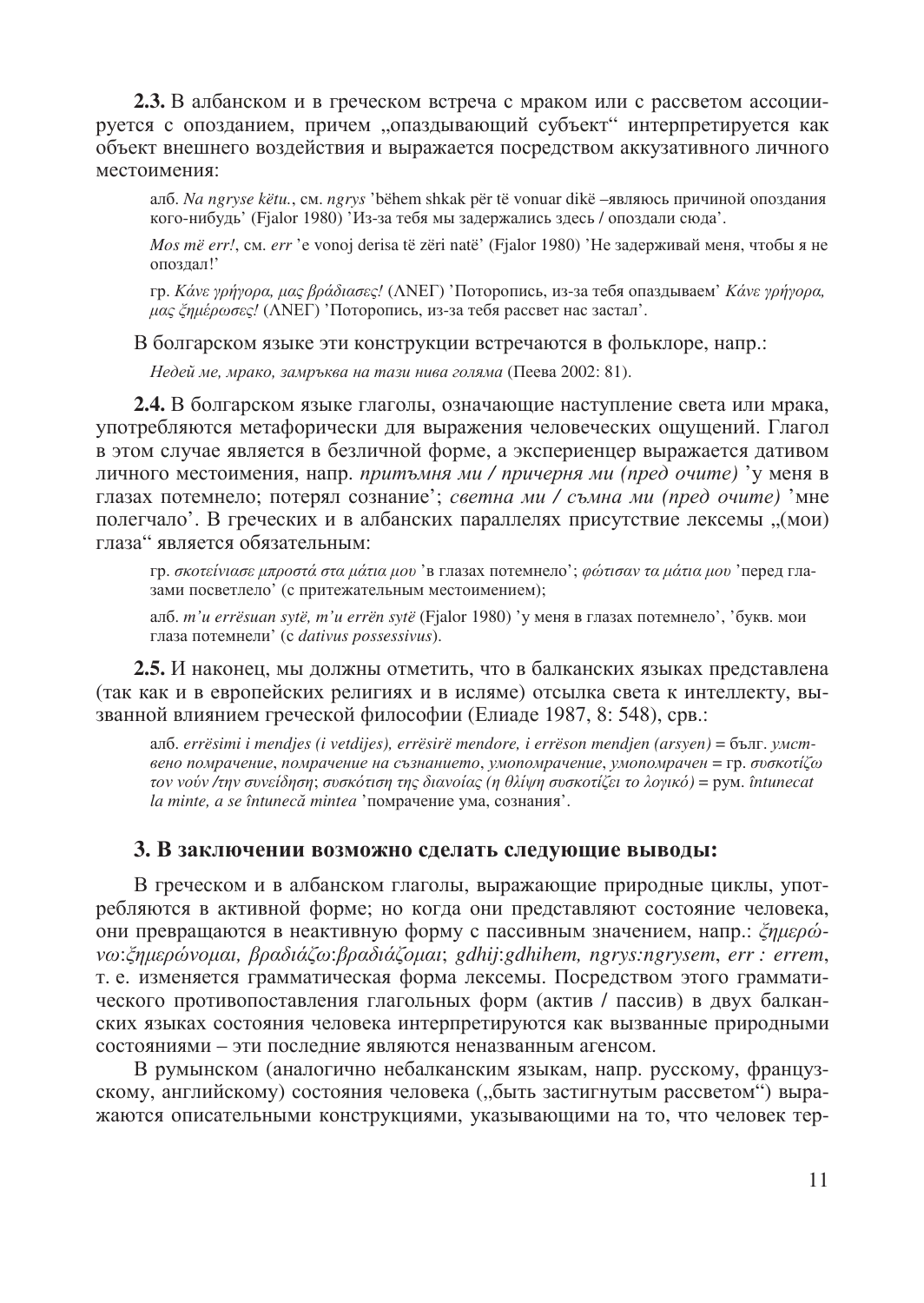пит, выносит действие природы. Агенс при этом, точно указан: "ночь застигла кого-нибудь", "утро застало кого-нибудь", "случилось на рассвете" и под.: напр. природный феномен: a se face ziuă, se crapă, se luminează de ziuă 'paccветает', se lasă noaptea 'ночь спускается': человеческое состояние: a rămîne pînă în zori 'остаться до рассвета'.

Болгарский, являясь славянским языком, использует префиксацию, создавая разные лексемы - у каждой из них свое метафорическое значение: по-мръквам стать грустным, помрачаться' и за-мръквам 'быть застигнутым мраком, темнотой'. Обе лексемы производны от гл. мръква 'наступает мрак, темнота, смерка $ercs'$ 

Балканская специфика представлена более категорически албанским языком, который в определенных случаях образует общий ареал с греческим и с арумынским. К этому ареалу примыкает и болгарский. Румынский остается обособленным встороне.

# Библиография

- Бело, Бело, Кърпачев 2003: Д. Бело, Р. Бело, В. Кърпачев. Магическите практики в критичните периоди на човешкия живот в четири албански села. - Образователната ситуация в ромската общност. Благоевград: ЮЗУ "Неофит Рилски". 2003.
- БЕР: В. И. Георгиев, И. Дуриданов (ред.). Български етимологичен речник. Т. 4. София: АИ "Проф. Марин Дринов", 1995.
- Бребан 1987: V. Breban. Dicționarul general al limbii române. București: Editura Științifică și Enciclopedică, 1987.
- Бутурас 1931: Α. Μπουτούρας. Προλήξεις του ελληνικού λαού και ερμηνεία αυτών. Αθήνα, 1931.
- Вакарелски, Кодов, Младенов 1935: Хр. Вакарелски, Хр. Кодов, Ст. Младенов. Тракийски сборник. Т. 5. Бит и език на тракийските и малоазийските българи. София: Тракийски върховен изпълн. комитет София, 1935.
- Геров 1978: Н. Геров. Речник на българския език. София: Български писател, 1978. [Фототипно издание.]
- Дукова 1984: U. Dukova. Die Bezeichnungen der Dämonen im Bulgarischen. II. Urslavische, südslavisch-dialektale und innerbulgarische Bildungen. - Linguistique balkanique, 1984 (XXVII),  $N_2$  2, 5-50 [повт. изд.: Die Bezeichnungen der Dämonen im Bulgarischen. – In: Specimina Philologiae Slavicae. Band 115. München: Verlag Otto Sagner, 1997.]
- Елиаде 1987: M. Eliade. The Encyclopedia of Religion. Vol. 1-16. New York: Macmillan -London: Collier Macmillan, 1987.
- Кокона 1977: V. K o k o n a . Fjalor shqip-frëngjisht. Tiranëë: 8 Nëëntori, 1977.
- Орел 1998: V. Orel. Albanian Etymological Dictionary. Leiden Boston Köln: Brill, 1998.
- Папахаджи 1908: P. P a p a h a g i . Parallele Ausdrücke und Redensarten im Rumänischen, Albanesischen Neugriechischen und Bulgarischen. - In: Jahresbericht des Instituts für rumänische Sprache zu Leipzig. Bd. 14. 1908, 113–178.